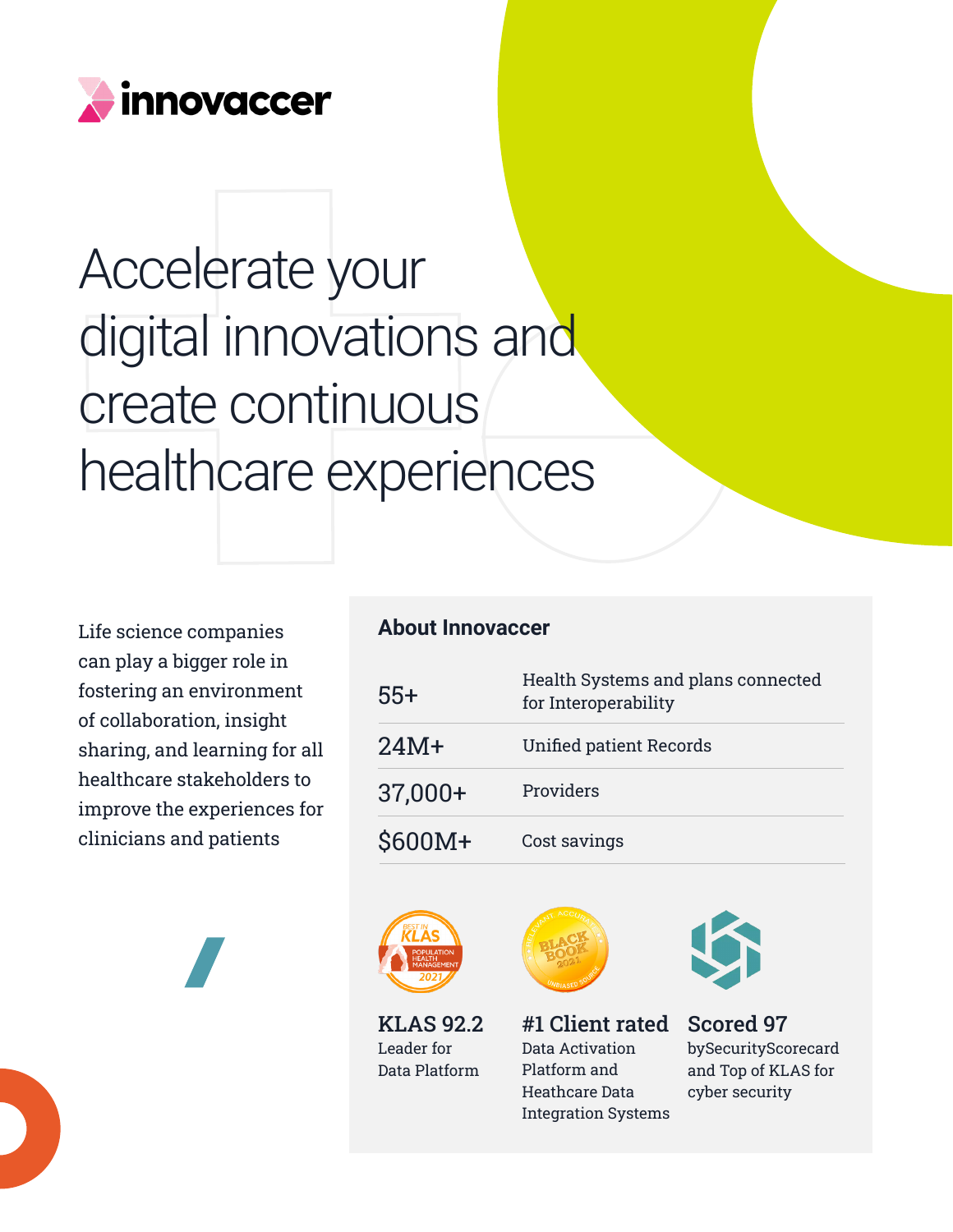By connecting their digital innovations to clinical workflows and the unified patient record, life sciences companies can bring approved innovations to the clinic faster and elevate the healthcare experience.



Customers say

What our



What our partners say

"This, interoperable layer, is really where Innovaccer has been able to pull together not only the real-world data, but they're able to bring that across the value

"We really are working as we are trying to bring the joint power of two portfolios together, and making it accessible to customers as soon as possible."